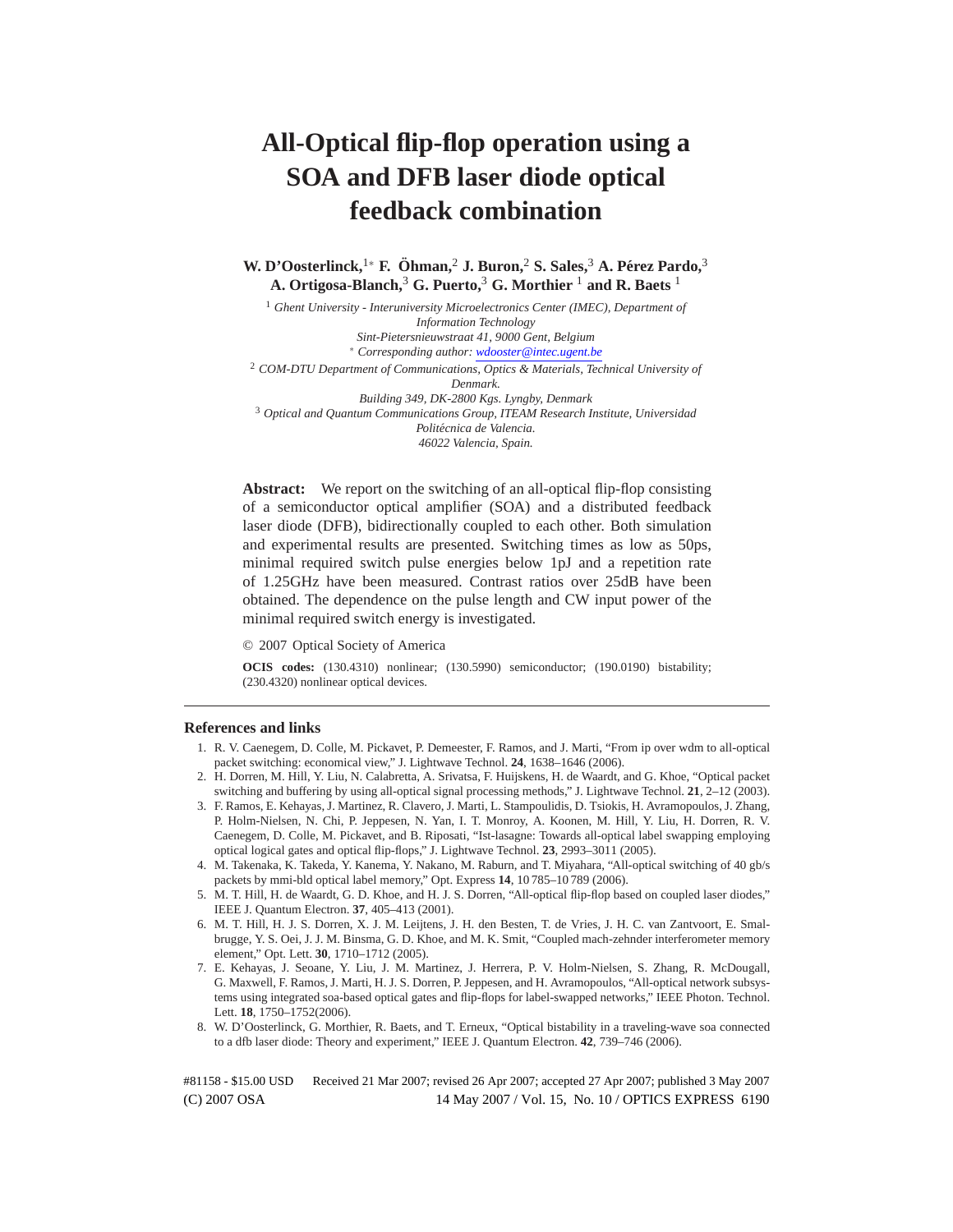- 9. W. D'Oosterlinck, G. Morthier, T. Erneux, and R. Baets, "Simulation of the switching of an all-optical flip-flop based on a soa/dfb-laser diode optical feedback scheme," 2006 Int. Conference on Photonics in Switching, 33-35  $(2006)$ .
- 10. W. D'Oosterlinck, J .Buron, F. Öhman, G. Morthier, and R. Baets, "All-Optical Flip-Flop Based on an SOA/DFB-Laser Diode Optical Feedback Scheme," IEEE Photon. Technol. Lett. **19**, 489–491(2007).
- 11. "VPItransmissionmaker & VPIcomponentmaker," VPIsystems. Inc.

# **1. Introduction**

All-Optical packet switched networks have been proposed as the future telecommunication networks able to cope with the massive bandwidth requirements resulting from the huge growth of the Internet and its services [1], [2]. Because the datastream in these networks is divided in individual packets on which a header (usually with a lower bitrate) is attached and because only the header is processed in the intermediate nodes these networks can be data format and bitrate transparent. Furthermore a high transmission efficiency and high data rate operation can be obtained. Also worth to mention is the low footprint of an all-optical node as compared to an electro-optical node.

One of the key components in packet switched all-optical networks is the all-optical flip-flop, which makes it possible to switch the packet to a different (wavelength) channel depending on the header of the packet [3]. The all-optical flip-flop is switched or not depending on the result of the processing of the header in the node. The output power from the flip-flop is thereby typically used as CW input signal for a wavelength converter and the delayed packet information can then be wavelength converted.

Over time different all-optical flip-flops have been proposed such as devices based on multimode interference bistable laser diodes [4], coupled laser diodes [5] or coupled Mach-Zehnder interferometers [6], [7]. The reported switching times of these devices are typically a couple of hundred ps, while the energy of the set and reset pulses required to switch the device is usually a couple of pJ.

Here we numerically and experimentally demonstrate and discuss an all-optical flip-flop (AOFF) composed of a semiconductor optical amplifier (SOA) and a DFB-laser diode mutually connected through a coupler [8], [9], [10]. We show that the device can operate for different input wavelengths, pulse lengths and CW input powers making it a very flexible and robust device usable for different network conditions. Contrast ratios as high as 25dB, set and reset pulse lengths of 50ps and set and reset pulse energies of below 1pJ have been obtained. Switch times of around 50ps were measured. Fast switching of the all-optical flip-flop at 1.25GHz is shown making the device usable as a reconfigurable switch.

A description of the device and the principle of operation will be given in section 2. In section 3 simulation results, both static and dynamic, will be presented. Experimental results as well as a comparison between simulation and experimental results will be shown in section 4.

#### **2. Device description**

The device under consideration here is an integrated feedback scheme consisting of a semiconductor optical amplifier mutually optically coupled to a DFB laser diode by means of a (possibly variable) coupler. A schematic representation of the device is given in Fig. 1.

When a CW signal is injected into the SOA (port 1) the optical feedback between this signal and the laser light from the DFB laser diode can lead, for a certain range of input powers, to an optical bistable domain. Inside the bistable domain, one of the stable states is with the laser diode operating above threshold and with the laser power saturating the SOA and suppressing the injected signal. The other stable state is with the laser diode switched off by the amplified injected signal and with larger amplification for the injected signal.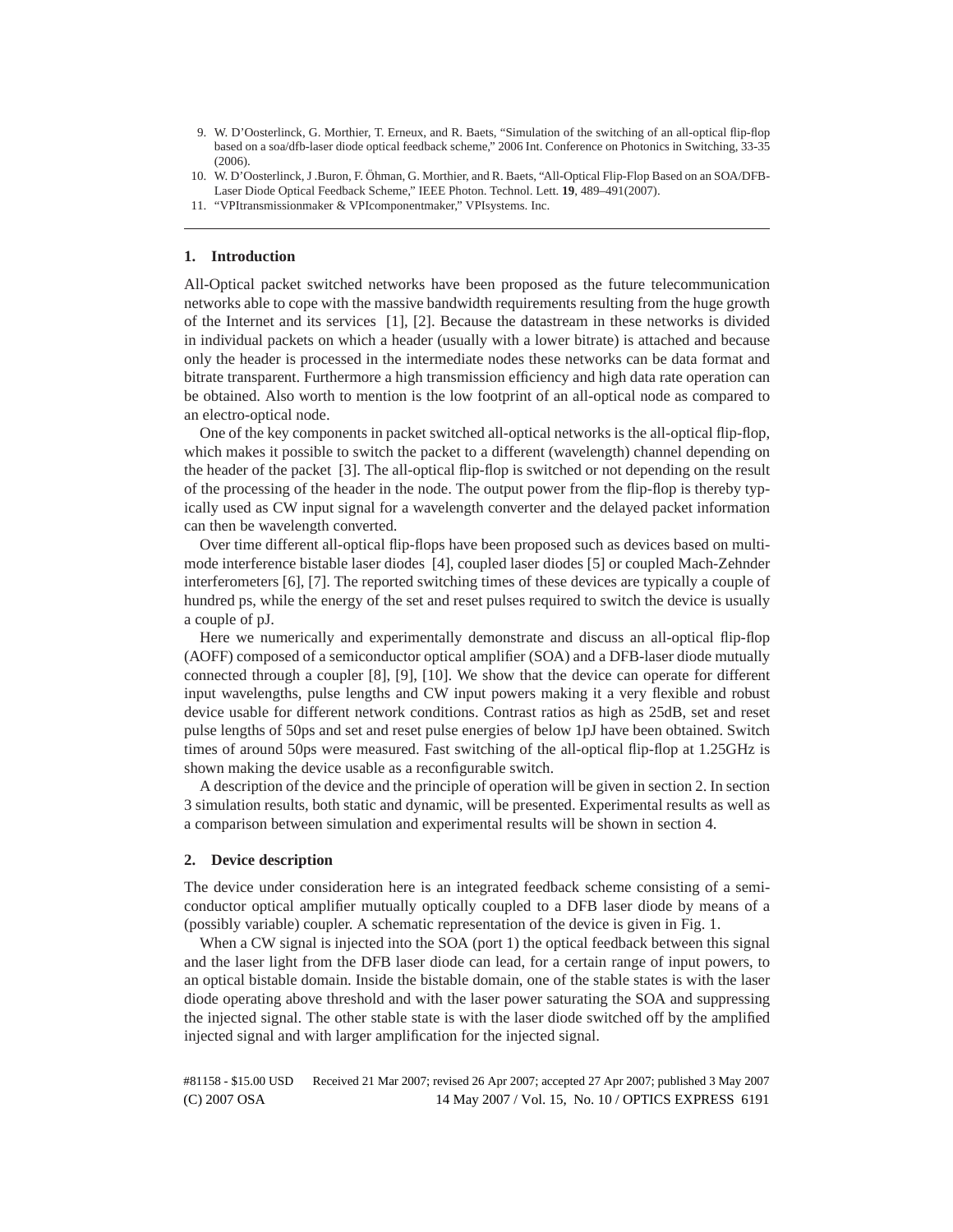

Fig. 1. Schematic of a SOA bi-directionally coupled to a laser diode

By applying a CW input signal chosen inside the bistable domain the device can be used as an all-optical flip-flop by applying optical set and reset pulses to make the device switch between the 2 stable states present. When the device is in the OFF-state a set pulse is injected into the laser diode (port 2) and normally causes the laser diode to switch back on. This is due to the fact that the optical pulse, after passing through the laser diode, leads to an increase in the total power injected into the SOA and thereby decreases the gain for the (CW) input signal. This causes less SOA output power to be injected into the laser diode giving the laser diode the chance to switch back on. When the device is in the ON-state a reset pulse is injected at the SOA side (port 1), which increases the output power of the SOA and therefore also the power injected into the laser diode, which in turn can cause the laser diode to switch off.

#### **3. Simulation results**

The SOA/DFB-laser diode feedback scheme was first numerically investigated using a commercial software package [11]. The setup used in the simulations is shown in Fig. 2. A  $500\mu m$ long SOA is connected through a bidirectional 3dB coupler with a  $350\mu$ m long quarter wave shifted DFB laser diode. In the results shown below the wavelength of the laser output power is 1553nm and the signal wavelength is 1538nm. The signal wavelength can be varied as long as it is sufficiently distant from the Bragg wavelength of the DFB laser diode. The optical pulses used for the switching of the device are first order Gaussian pulses (with a certain full width half maximum (FWHM) and peak power). A CW input power is injected into the SOA and the optical set and reset pulses can be injected at port 2 and port 1 respectively. Alternatively they can also be injected at port 4 and port 3 (at the coupler). In this way the propagation of the pulse through the SOA (reset pulse) and DFB-laser diode (set pulse) can be avoided.



Fig. 2. Schematic setup used for the simulations

In Fig. 3 a static response of the output of the laser diode as a function of the CW input power injected into the SOA is shown. The drive currents are 120mA for the SOA and 100mA for the laser diode. As long as the input power to the SOA remains below -5dBm the influence of the fraction of the output power of the SOA injected into the laser diode is limited and the output power of the laser diode remains high. For input powers between about -5dBm and 2dBm a bistable domain of about 7dB wide and a contrast ratio of over 25dB between the two stable states can be observed. In this bistable region the actual state of the device is determined by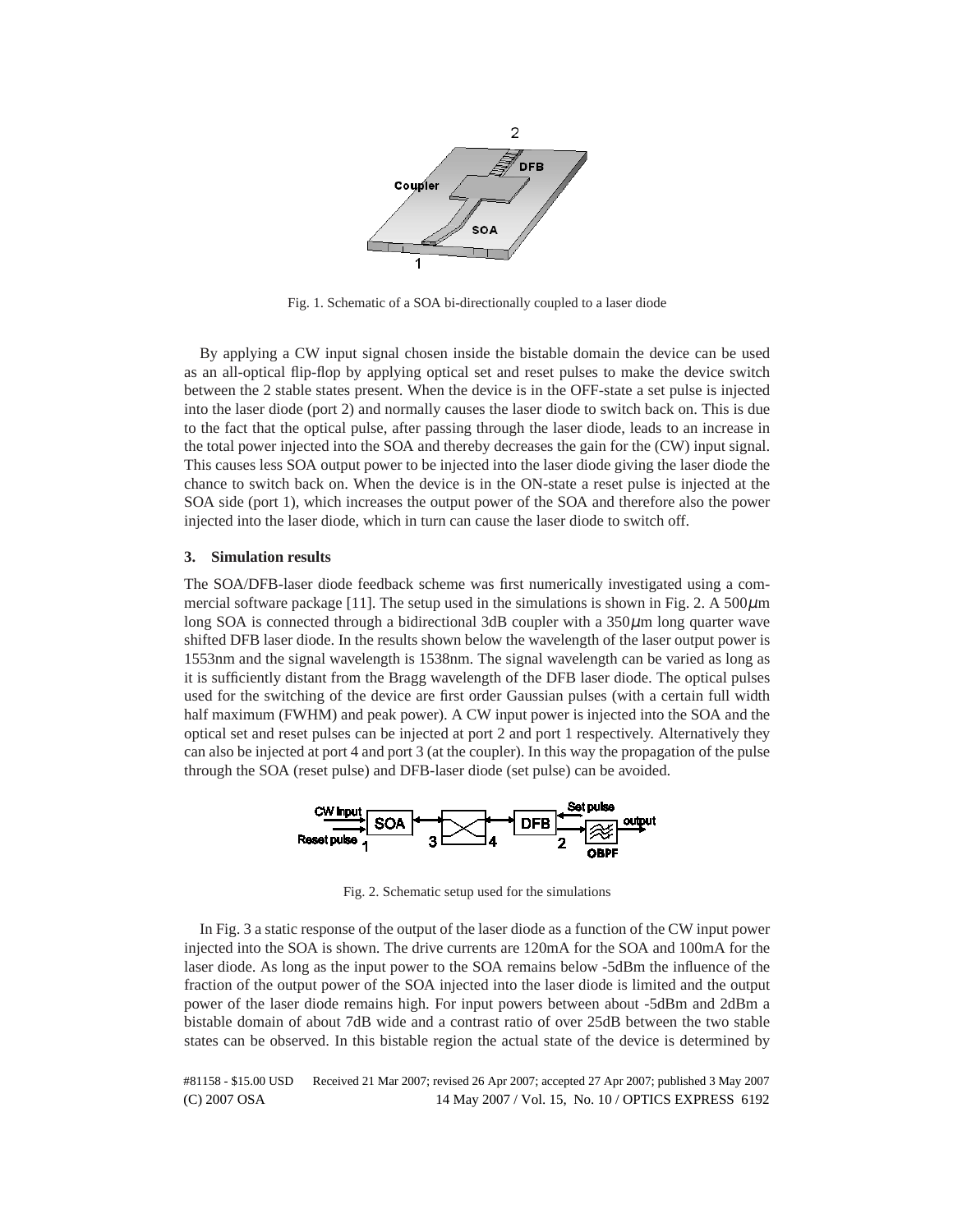the history of the device. As long as the output power of the laser diode doesn't get influenced much by the amplified input power coming from the SOA the laser output power remains high. Due to the suppression of the gain in the SOA the amplification of the input power can remain low in that case. For the lower branch of the bistable domain a decrease in input power results in only a small decrease in the output power of the SOA keeping the laser diode switched off. When the input power decreases below a certain value (in this case about -5dBm) the fraction of the output power of the SOA injected into the laser diode becomes low enough to allow the laser diode to switch on again.



Fig. 3. Static bistable transfer function of the all-optical flip-flop

When injecting a constant power, chosen inside the bistable domain, of for example -0.5dBm into the SOA the device can be switched, as shown in Fig. 4, by using optical set and reset pulses. The FWHM of the pulses is 50ps and the minimal required peak power is 47 and 90mW for the set and reset pulses respectively. This results in a minimal required pulse energy of 870fJ for the set and 1.7pJ for the reset pulse. The set pulse temporarily depletes the gain of the SOA, thereby causing a decrease in the amplification of the CW input power. This gives the laser diode the opportunity to switch on. The reset pulse acts as an extra input power into the SOA, increasing the power injected into the laser diode and causing the laser diode to switch off.



Fig. 4. All-optical flip-flop operation of the device for 50ps set and reset pulses with a respective pulse energy of 870fJ and 1.7pJ.

In Fig. 5 the set and reset pulse energies are shown as a function of the pulse length for different CW input powers to the SOA. Ideally the energy required to switch the device between the two stable states is the same for the set and reset operation. This holds best for CW input powers chosen in the center of the bistable domain. When shifting the CW input power towards one of the edges of the bistable domain a growing asymmetry between the set and reset pulses can be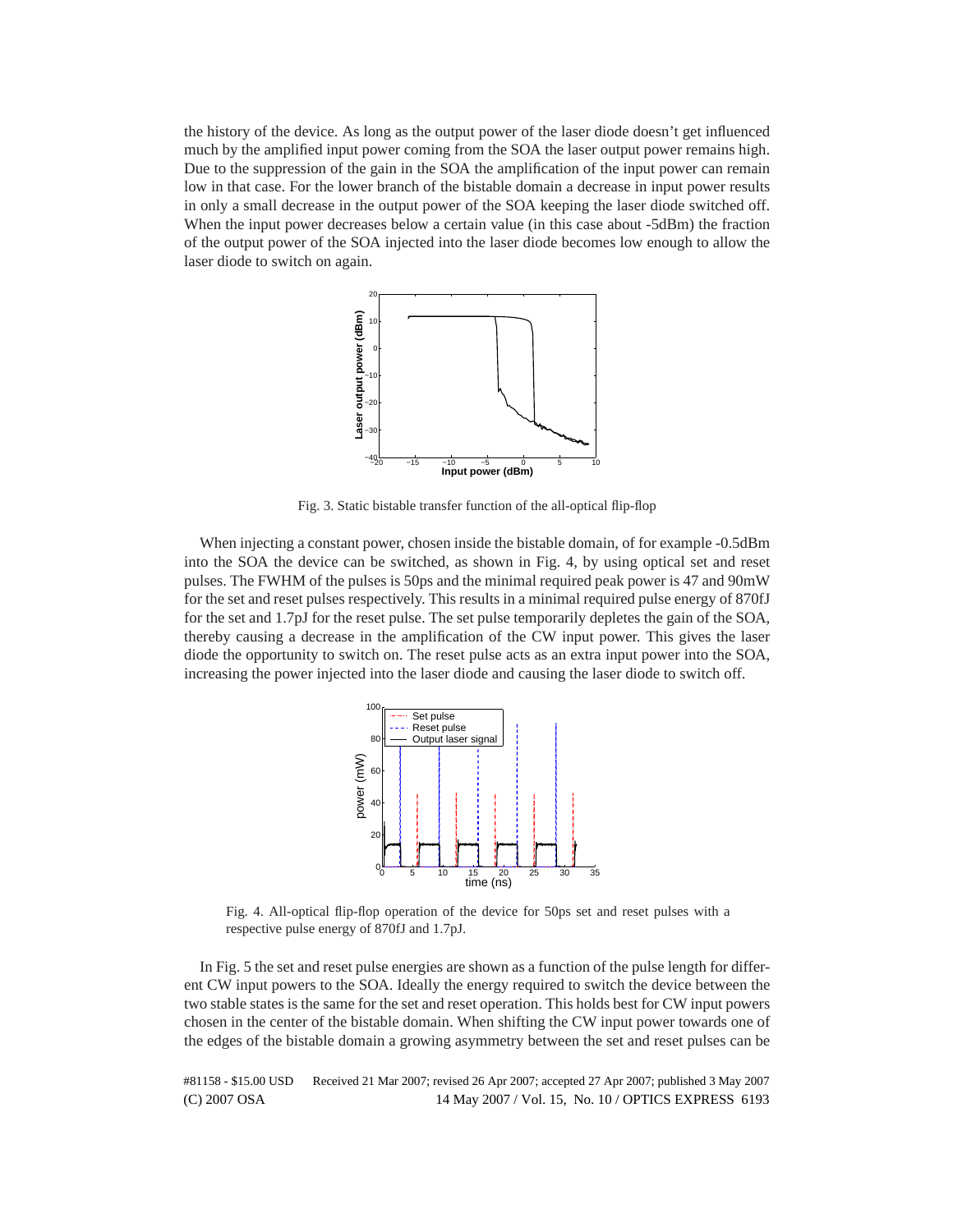observed. It can be noted that when the SOA input power moves towards the left boundary of the bistable domain in Fig. 3 the set pulse energy becomes lower while the reset pulse energy rises. The contrary holds when the CW input power nears the right boundary of the bistable domain.



Fig. 5. Minimal required set (left) and reset (right) pulse energies for all-optical flip-flop operation as a function of pulse length and CW input power.

From Fig. 5 it can also be seen that the pulse energy rises with decreasing pulse length. Due to the optical feedback present between the SOA and the DFB laser diode, the effect of a set or reset pulse needs to be long enough to enable the feedback to switch the state of both the SOA and the DFB laser diode. As the set and reset pulses essentially lead to a carrier depletion in the SOA (set) or DFB laser diode (reset) it is clear that shorter pulses need to deplete the carriers more in order to make the deviation from the original state last longer.

# **4. Experimental results**

#### *4.1. Setup*



Fig. 6. Experimental setup used for the measurements of the SOA/DFB laser diode based **AOFF.** 

The experimental setup used for the demonstration of all-optical flip-flop operation is shown in Fig. 6. To provide and control the constant input power into the SOA, needed to make the device operate inside the bistable domain, a wavelength tunable laser is used that is followed by an attenuator. The set and reset pulse trains are generated using another wavelength tunable laser and a 40Gbit/s NRZ-bit pattern generator that drives an electro-optical modulator. After generation of the pulses, they are split using a 3dB coupler giving identical set and reset pulses. Using an EDFA and an attenuator for both the set and reset pulses the power of the pulses can be varied. The delay between the set and reset pulse train was obtained by using an optical fiber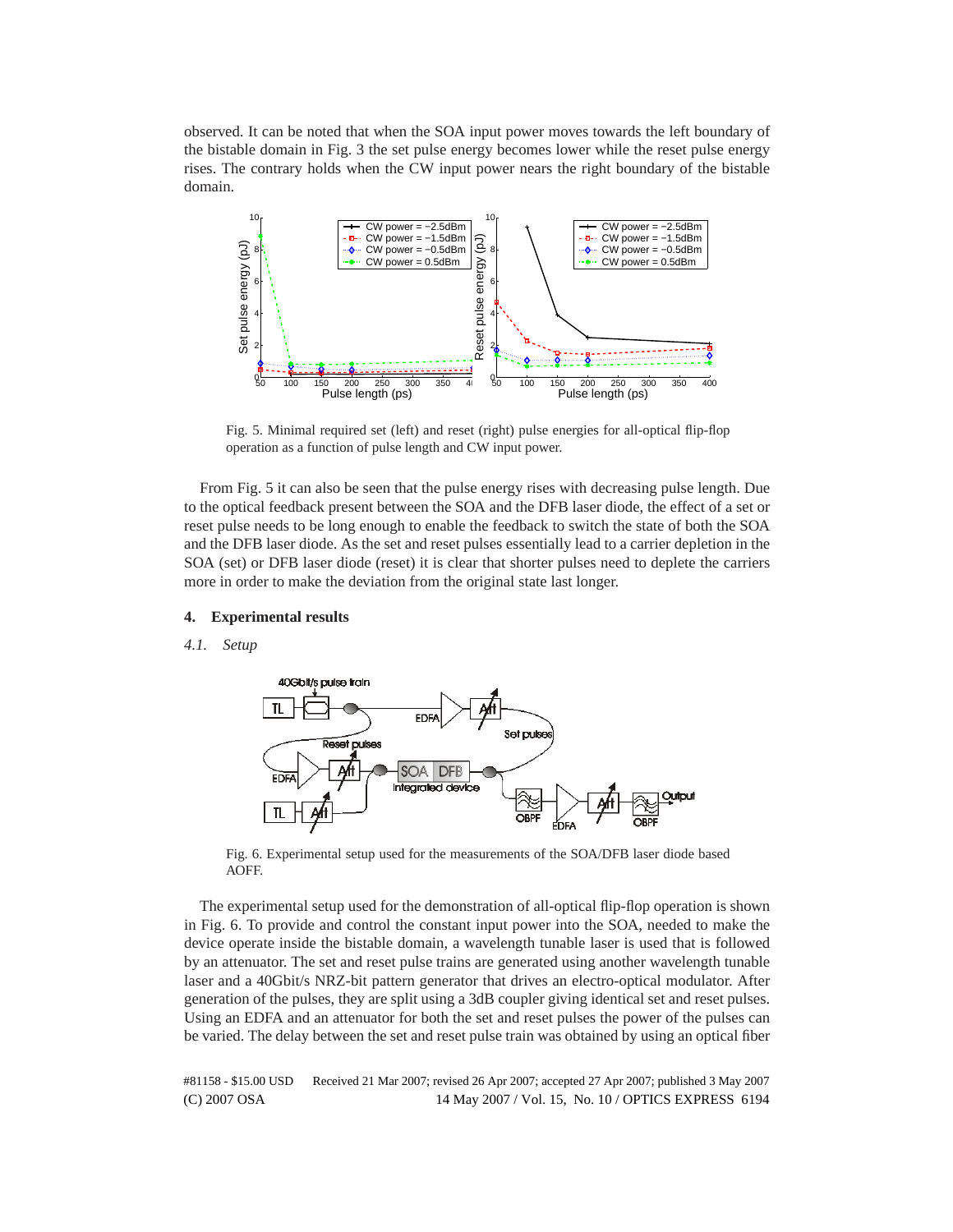delay line along one of the paths. By changing the length of the delay line the delay could be varied. At the SOA side a 3dB coupler is used to combine the CW input power and the reset pulse train, while at the DFB laser diode side a coupler is used to inject the set pulse train and to extract the output power of the laser diode. An optical bandpass filter is used to separate the laser output power from the CW power.

The device used is an integrated version of the feedback scheme consisting of a SOA connected to a DFB-laser diode array through a 1X4-coupler. The coupling ratio between the SOA and each DFB-laser diode is then 25%. The fiber to chip coupling is done by means of lensed fibers.

# *4.2. Results*

The static response of the laser output power as a function of the input power into the SOA for different wavelengths of that input power is shown in Fig. 7. The drive current of the SOA is 103.5mA and the drive current of the laser diode is 101.4mA. The wavelength of the laser signal is 1538.7nm. Unless otherwise stated these operating conditions apply for all the following results.



Fig. 7. Laser output power as a function of input power into the SOA for different wavelengths of the input signal

For the outer wavelengths (1545nm and 1555nm) the width of the bistable domain is about 6dB while for an input signal at 1550nm it is 2dB wider. This might be explained in part by the wavelength dependence of the SOA gain (with the gain peak around 1550nm) and the difference in coupling ratio between the SOA and DFB-laser diode for different wavelengths. The contrast ratio in the bistable domain is over 35dB.



Fig. 8. Pulse train of 100ps wide pulses with a pulse spacing of 1.6ns

From Fig. 7 it can be seen that the CW input power can be chosen anywhere between 2.5 and 7.5dBm. Because of the CW power present in the generated pulse train, as can be seen in Fig. 8, however the actual part of the bistable domain to be used is smaller. This CW component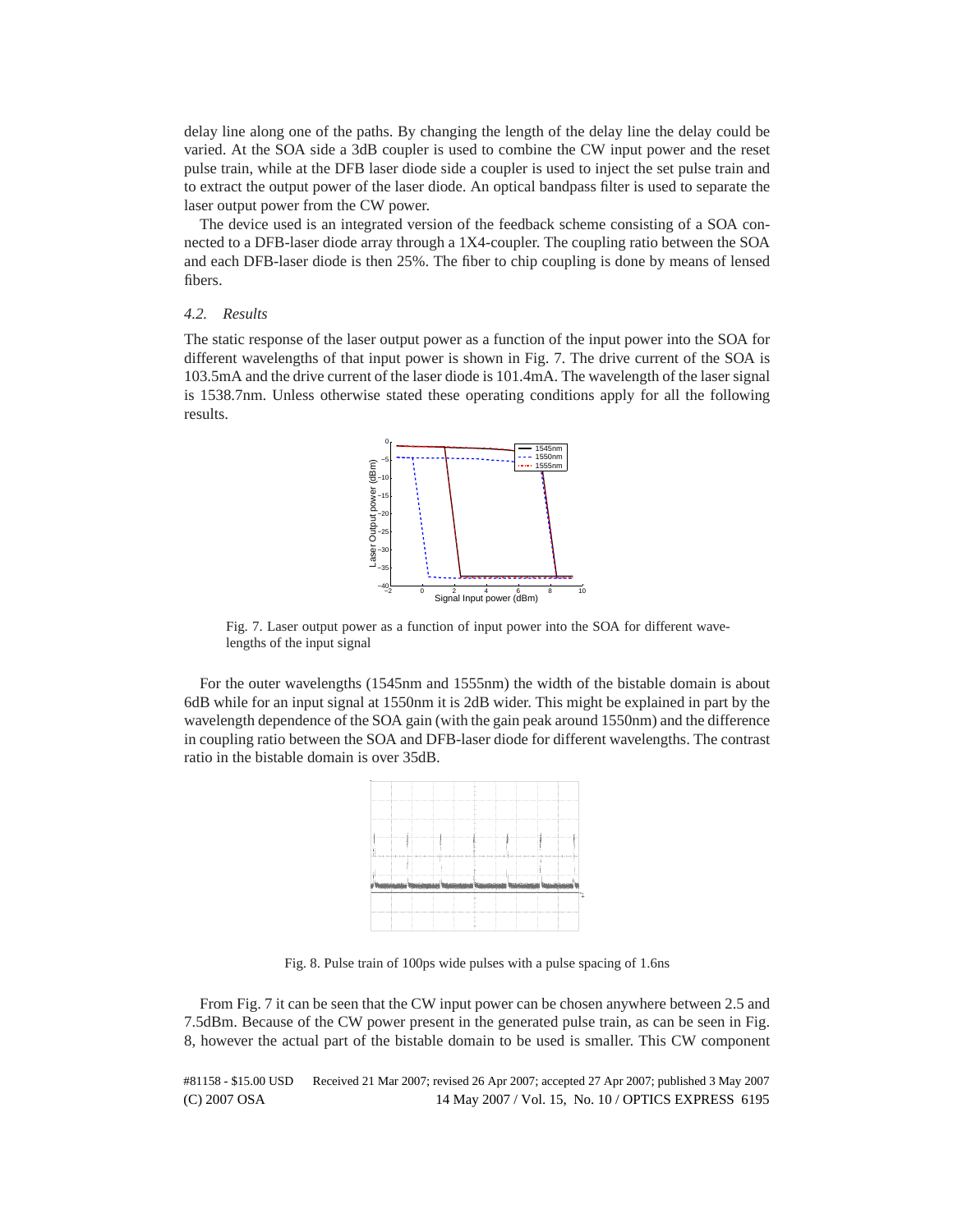causes the total CW power injected into the SOA to rise, causing the working point inside the bistable domain to shift to higher CW input powers.



Fig. 9. Dynamic flip-flop operation for 150ps set and reset pulses and a CW input power of 6.4dBm (1ns/div).

An example of all-optical flip-flop operation of the SOA/DFB laser-diode feedback scheme is shown in Fig. 9. The set and reset pulses are 150ps long and the wavelength of the CW input power and the pulses is 1555nm. The set pulse energy is 10.6pJ and the reset pulse energy is 4.4pJ. The contrast ratio between the ON-state and the OFF-state of 11.6dB is lower then expected from Fig. 7 but might be explained by the limited sensitivity of the receiver resulting in an overestimation of the zero level (due to the shot noise of the receiver). The repetition rate (defined as the rate at which two equal transitions (being on to off or off to on occur)) is as high as 500MHz here.

The set and reset switch time of the AOFF is in this case as low as 150ps as can be seen in Fig. 10. The transient in the switch on of the AOFF is caused by the relaxation oscillation of the DFB laser diode.



Fig. 10. Set and reset switch times for 150ps set and reset pulses and a CW input power of 6.4dBm (100ps/div).

In Fig. 11 the evolution of the minimal set and reset pulse energy required to perform switching of the all-optical flip-flop as a function of pulse length (between 150ps and 400ps) and for different CW input powers situated inside the bistable domain is shown. The wavelength of the CW input power and the set and reset pulses is in this case 1555nm. Minimal set and reset pulse energies of below 5pJ can be observed albeit not for the same CW input power. The minimal required set pulse energy to switch the AOFF on rises for a fixed pulse length with increasing CW input power, which corresponds to the numerical results shown in Fig. 5. At the same time the minimal required reset pulse energy to switch the AOFF off decreases with increasing CW input power for fixed pulse lengths. The same dependence of the set and reset pulse energy on the pulse length and CW input power could be found for the other 2 static bistable domains (for a wavelength of 1545 and 1550nm for the CW input power and for the pulse trains) shown in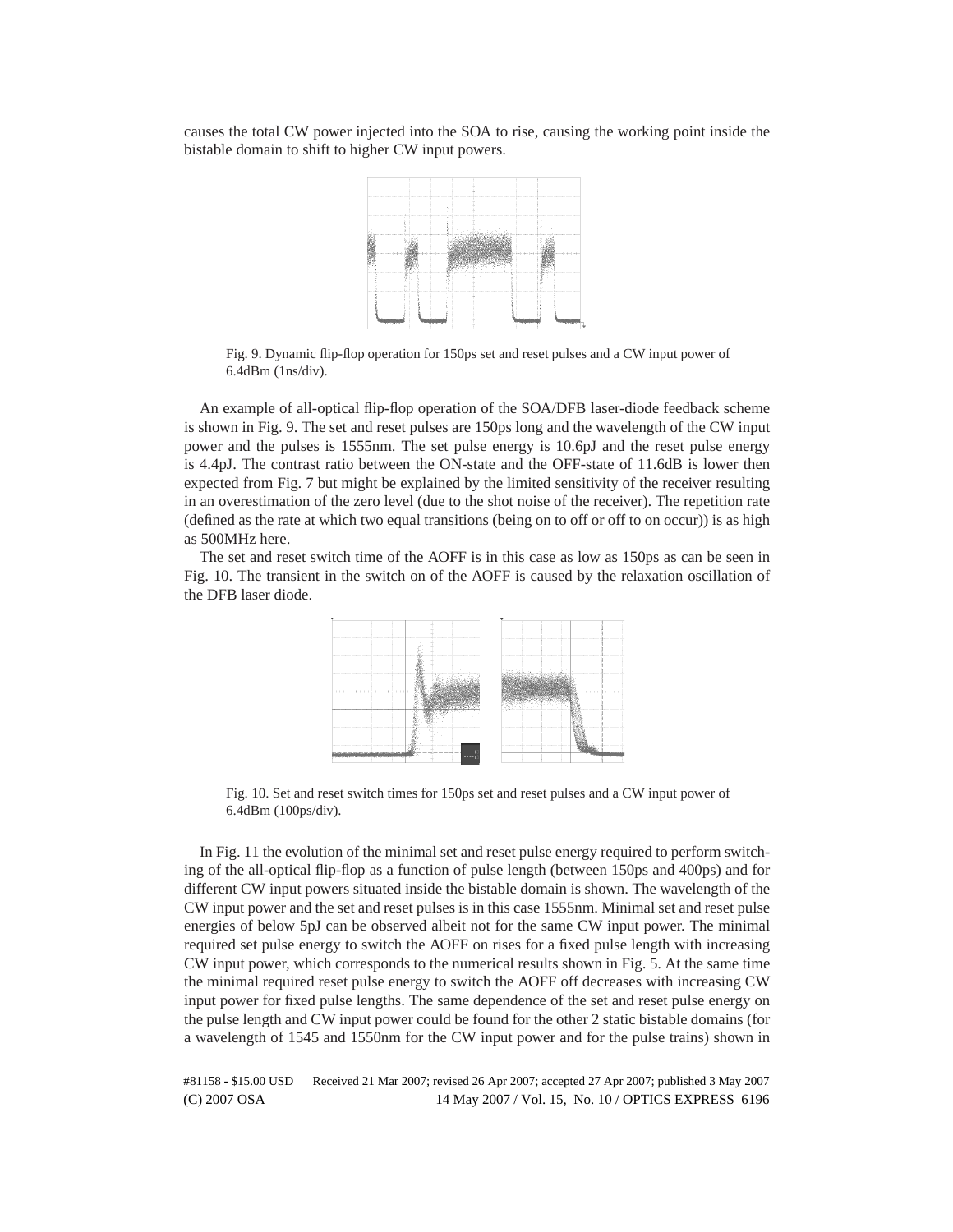

Fig. 11. Minimal required set (left) and reset (right) pulse energies for all-optical flip-flop operation as a function of pulse length and CW input power for a CW input power and pulse wavelength of 1555nm.

The increase of the required reset pulse energy for increasing pulse length may be caused by the decrease of the CW component in the reset pulse train when the pulse length grows longer (as a result of the use of an EDFA for the amplification of the pulses the average power is kept constant but by increasing the pulse length the duty cycle of the signal changes thereby actually decreasing the amplification of the CW component). Due to the decrease of this CW component the operating point of the all-optical flip-flop inside the bistable domain shifts towards the left edge of the domain resulting in a higher pulse power required to switch the AOFF. The energy of the set pulses remains almost equal, corresponding with the simulation results obtained in Fig. 5.



Fig. 12. Contrast ratio between the ON and OFF state of the AOFF as a function of pulse length and CW input power for a CW input power and pulse wavelength of 1555nm.

Figure 12 shows that the contrast ratio between the ON and OFF state of the AOFF varies over less then 2dB for different pulse lengths and CW input powers.

Using a different electro-optical modulator, which allowed us to suppress the CW component present in the generated set and reset pulse trains all-optical flip-flop operation using set and reset pulses as short as 50ps has been obtained. The drive current was 105.8mA for the laser diode and 83mA for the SOA. The wavelength of the input signal and the set and reset pulses is 1550nm.

Figure 13 shows the dynamic AOFF operation of the device for 50ps long optical set and reset pulses and a CW input power of 4.5dBm. The energy of a set and reset pulse is respectively 1.6pJ and 0.9pJ. The contrast ratio between the two states of the AOFF is measured to be 19dB. The repetition rate here is as high as 1.25GHz.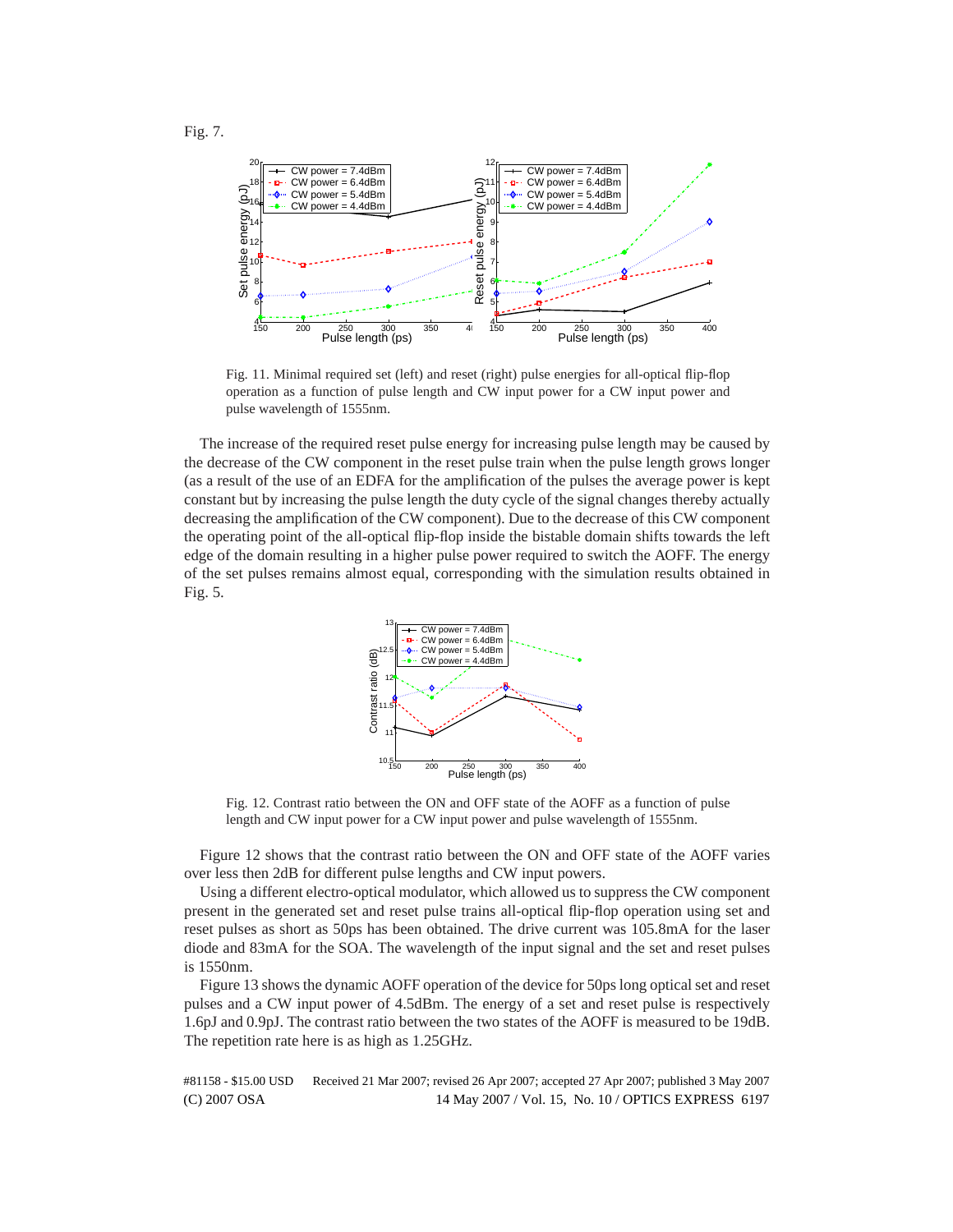

Fig. 13. Dynamic AOFF operation with set and reset pulses of 50ps long and a CW input power of 4.5dBm (200ps/div).

The reason for the lower set and reset pulse energies here as compared to results presented higher can be found in the reduction of the CW component present in the set and reset pulse trains. When a CW component is present in the reset pulse train this causes the device to shift to the right boundary of the bistable domain. This results in a higher required set pulse power for the device. But the CW component in the set pulse train also causes a disturbance away from the ideal state where no extra CW component is present resulting in a decreased influence of the reset pulses. This is due to the fact that the CW component present in the set pulse train after passing through the laser diode slightly counteracts the switch of the carrier distribution in the SOA during the switch off operation of the AOFF. The interplay between the 2 CW components leads to a higher requires set and reset pulse energy then would be the case without or with a lower CW component present in the pulse trains.



Fig. 14. Dynamic AOFF operation with set and reset pulses of 50ps long and a CW input power of 4.5dBm (100ps/div).

In Fig. 14 the rise and fall time of the AOFF can be observed as being around 50ps resulting in very fast switching between the two states. Our measurements showed that the rise and fall time of the AOFF decreases with decreasing pulse length of the set and reset pulses. By using shorter pulses the switching time of the device may be further reduced.

Very low switching energy operation, as can be seen in Fig. 15, has been obtained as well, with pulse energies as low as 0.7pJ and 0.9pJ for 100ps long set and reset pulses respectively. The contrast ratio is here over 25dB and the repetition rate is again 1.25GHz making the device suitable for very fast, low energy switching operations.

# **5. Conclusions**

We showed both by simulations and experimentally that a device consisting of a SOA and a DFB-laser diode in an optical feedback configuration can be used as an all-optical flip-flop. Dynamic operation of the device has been demonstrated for different CW input powers chosen inside the bistable domain, making the control of this CW input power less critical for good operation of the device. Given the response of the device to different input wavelengths we can conclude that a single CW laser can be used to provide the CW input power to different AOFF's based on this concept combined in a complete all-optical packet switch. It was shown that the